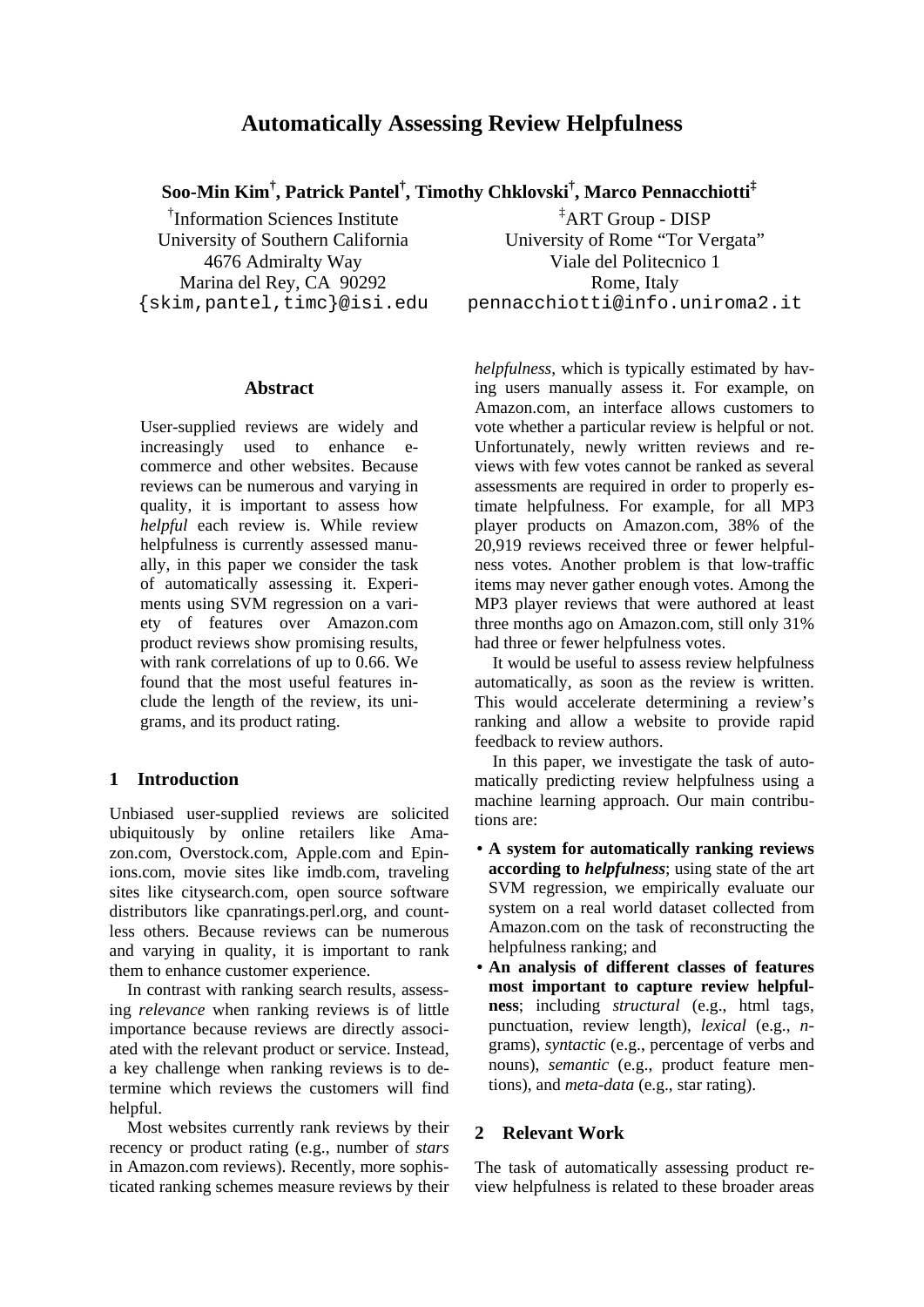of research: automatic analysis of product reviews, opinion and sentiment analysis, and text classification.

In the thriving area of research on automatic analysis and processing of product reviews (Hu and Liu 2004; Turney 2002; Pang and Lee 2005), little attention has been paid to the important task studied here – assessing review helpfulness. Pang and Lee (2005) have studied prediction of product ratings, which may be particularly relevant due to the correlation we find between product rating and the helpfulness of the review (discussed in Section 5). However, a user's overall rating for the product is often already available. Helpfulness, on the other hand, is valuable to assess because it is not explicitly known in current approaches until many users vote on the helpfulness of a review.

In opinion and sentiment analysis, the focus is on distinguishing between statements of fact vs. opinion, and on detecting the polarity of sentiments being expressed. Many researchers have worked in various facets of opinion analysis. Pang et al. (2002) and Turney (2002) classified sentiment polarity of reviews at the document level. Wiebe et al. (1999) classified sentence level subjectivity using syntactic classes such as adjectives, pronouns and modal verbs as features. Riloff and Wiebe (2003) extracted subjective expressions from sentences using a bootstrapping pattern learning process. Yu and Hatzivassiloglou (2003) identified the polarity of opinion sentences using semantically oriented words. These techniques were applied and examined in different domains, such as customer reviews (Hu and Liu 2004) and news articles (TREC novelty track 2003 and 2004).

In text classification, systems typically use bag-of-words models, although there is some evidence of benefits when introducing relevant semantic knowledge (Gabrilovich and Markovitch, 2005). In this paper, we explore the use of some semantic features for review helpfulness ranking. Another potential relevant classification task is academic and commercial efforts on detecting email spam messages<sup>1</sup>, which aim to capture a much broader notion of helpfulness. For an SVM-based approach, see (Drucker et al 1999).

Finally, a related area is work on automatic essay scoring, which seeks to rate the quality of an essay (Attali and Burstein 2006; Burstein et al. 2004). The task is important for reducing the human effort required in scoring large numbers

of student essays regularly written for standard tests such as the GRE. The exact scoring approaches developed in commercial systems are often not disclosed. However, more recent work on one of the major systems, e-rater 2.0, has focused on systematizing and simplifying the set of features used (Attali and Burstein 2006). Our choice of features to test was partially influenced by the features discussed by Attali and Burstein. At the same time, due to differences in the tasks, we did not use features aimed at assessing essay structure such as discourse structure analysis features. Our observations suggest that even helpful reviews vary widely in their discourse structure. We present the features which we have used below, in Section 3.2.

# **3 Modeling Review Helpfulness**

In this section, we formally define the learning task and we investigate several features for assessing review helpfulness.

# **3.1 Task Definition**

Formally, given a set of reviews *R* for a particular product, our task is to rank the reviews according to their *helpfulness*. We define a review *helpfulness* function, *h*, as:

$$
h(r \in R) = \frac{rating_{+}(r)}{rating_{+}(r) + rating_{-}(r)} \tag{1}
$$

where  $rating_{+}(r)$  is the number of people that will find a review helpful and *rating-*(*r*) is the number of people that will find the review unhelpful. For evaluation, we resort to estimates of *h* from manual review assessments on websites like Amazon.com, as described in Section 4.

# **3.2 Features**

One aim of this paper is to investigate how well different classes of features capture the helpfulness of a review. We experimented with various features organized in five classes: *Structural*, *Lexical*, *Syntactic*, *Semantic*, and *Meta-data*. Below we describe each feature class in turn.

### **Structural Features**

Structural features are observations of the document structure and formatting. Properties such as review length and average sentence length are hypothesized to relate structural complexity to helpfulness. Also, HTML formatting tags could help in making a review more readable, and consequently more helpful. We experimented with the following features:

<sup>&</sup>lt;sup>1</sup> See http://www.ceas.cc/, http://spamconference.org/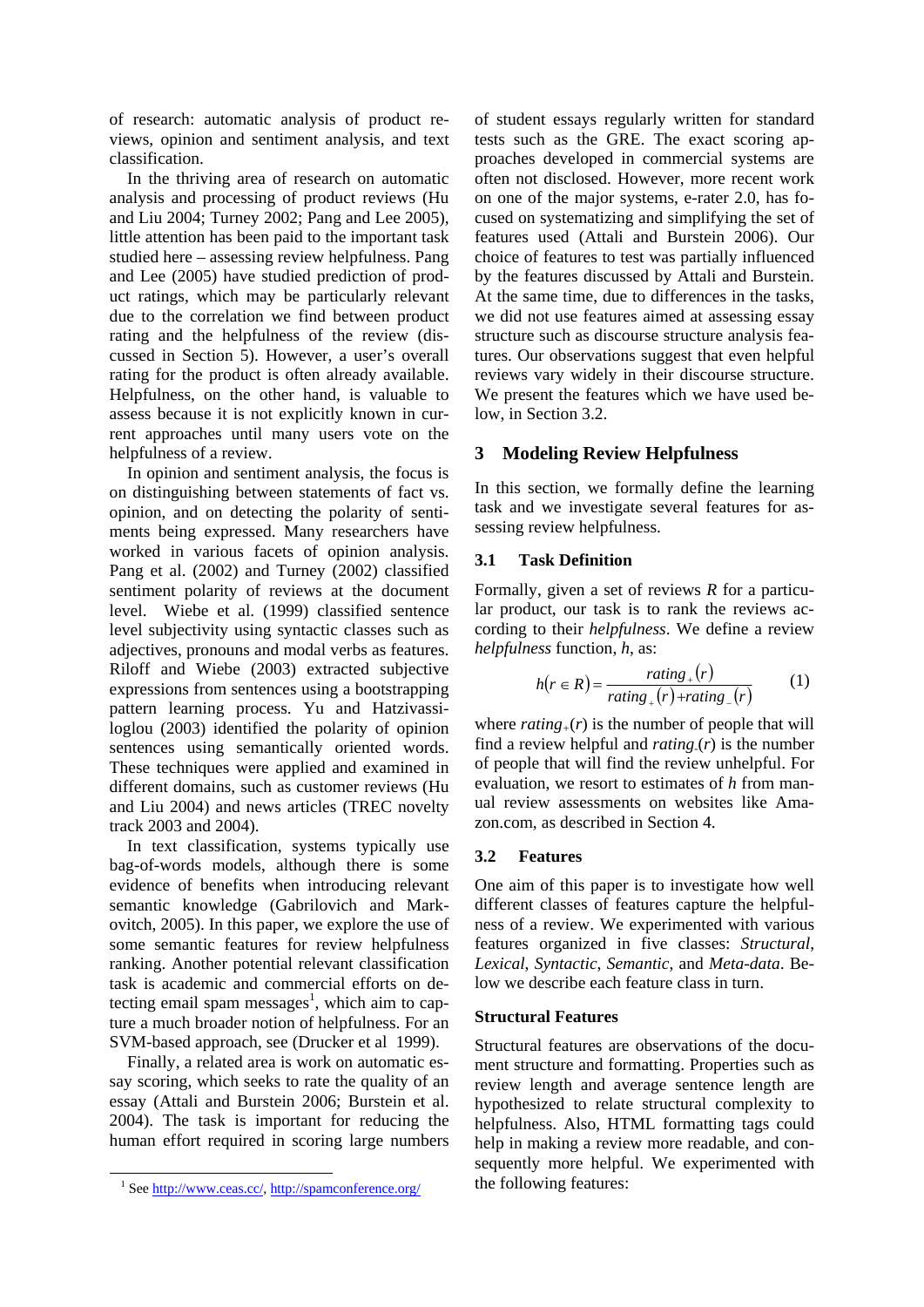- *Length* (LEN): The total number of tokens in a syntactic analysis<sup>2</sup> of the review.
- *Sentential* (SEN): Observations of the sentences, including the number of sentences, the average sentence length, the percentage of question sentences, and the number of exclamation marks.
- *HTML* (HTM): Two features for the number of bold tags  **and line breaks**  $**5**$ **.**

# **Lexical Features**

Lexical features capture the words observed in the reviews. We experimented with two sets of features:

- *Unigram* (UGR): The *tf-idf* statistic of each word occurring in a review.
- *Bigram* (BGR): The *tf-idf* statistic of each bigram occurring in a review.

For both unigrams and bigrams, we used lemmatized words from a syntactic analysis of the reviews and computed the *tf-idf* statistic (Salton and McGill 1983) using the following formula:

$$
tf\, idf = \frac{tf \times \log(idf)}{N}
$$

where *N* is the number of tokens in the review.

#### **Syntactic Features**

Syntactic features aim to capture the linguistic properties of the review. We grouped them into the following feature set:

• *Syntax* (SYN): Includes the percentage of parsed tokens that are open-class (i.e., nouns, verbs, adjectives and adverbs), the percentage of tokens that are nouns, the percentage of tokens that are verbs, the percentage of tokens that are verbs conjugated in the first person, and the percentage of tokens that are adjectives or adverbs.

#### **Semantic Features**

Most online reviews are fairly short; their sparsity suggests that bigram features will not perform well (which is supported by our experiments described in Section 5.3). Although semantic features have rarely been effective in many text classification problems (Moschitti and Basili 2004), there is reason here to hypothesize that a specialized vocabulary of *important* words might help with the sparsity. We hypothesized that good reviews will often contain: i) references to the features of a product (e.g., the *LCD* and *resolution* of a digital camera), and ii) mentions of sentiment words (i.e., words that express an opinion such as "*great* screen"). Below we describe two families of features that capture these semantic observations within the reviews:

- *Product-Feature* (PRF): The features of products that occur in the review, e.g., *capacity* of MP3 players and *zoom* of a digital camera. This feature counts the number of lexical matches that occur in the review for each product feature. There is no trivial way of obtaining a list of all the features of a product. In Section 5.1 we describe a method for automatically extracting product features from *Pro/Con* listings from Epinions.com. Our assumption is that pro/cons are the features that are important for customers (and hence should be part of a helpful review).
- *General-Inquirer* (GIW): Positive and negative sentiment words describing products or product features (e.g., "*amazing* sound quality" and "*weak* zoom"). The intuition is that reviews that analyze product features are more helpful than those that do not. We try to capture this analysis by extracting sentiment words using the publicly available list of positive and negative sentiment words from the General Inquirer Dictionaries<sup>3</sup>.

# **Meta-Data Features**

Unlike the previous four feature classes, metadata features capture observations which are independent of the text (i.e., unrelated with linguistic features). We consider the following feature:

• *Stars* (STR): Most websites require reviewers to include an overall rating for the products that they review (e.g., star ratings in Amazon.com). This feature set includes the rating score (STR1) as well as the absolute value of the difference between the rating score and the average rating score given by all reviewers (STR2).

We differentiate meta-data features from semantic features since they require *external* knowledge that may not be available from certain review sites. Nowadays, however, most sites that collect user reviews also collect some form of product rating (e.g., Amazon.com, Overstock.com, and Apple.com).

 <sup>2</sup> Reviews are analyzed using the Minipar dependency parser (Lin 1994).

 <sup>3</sup> http://www.wjh.harvard.edu/~inquirer/homecat.htm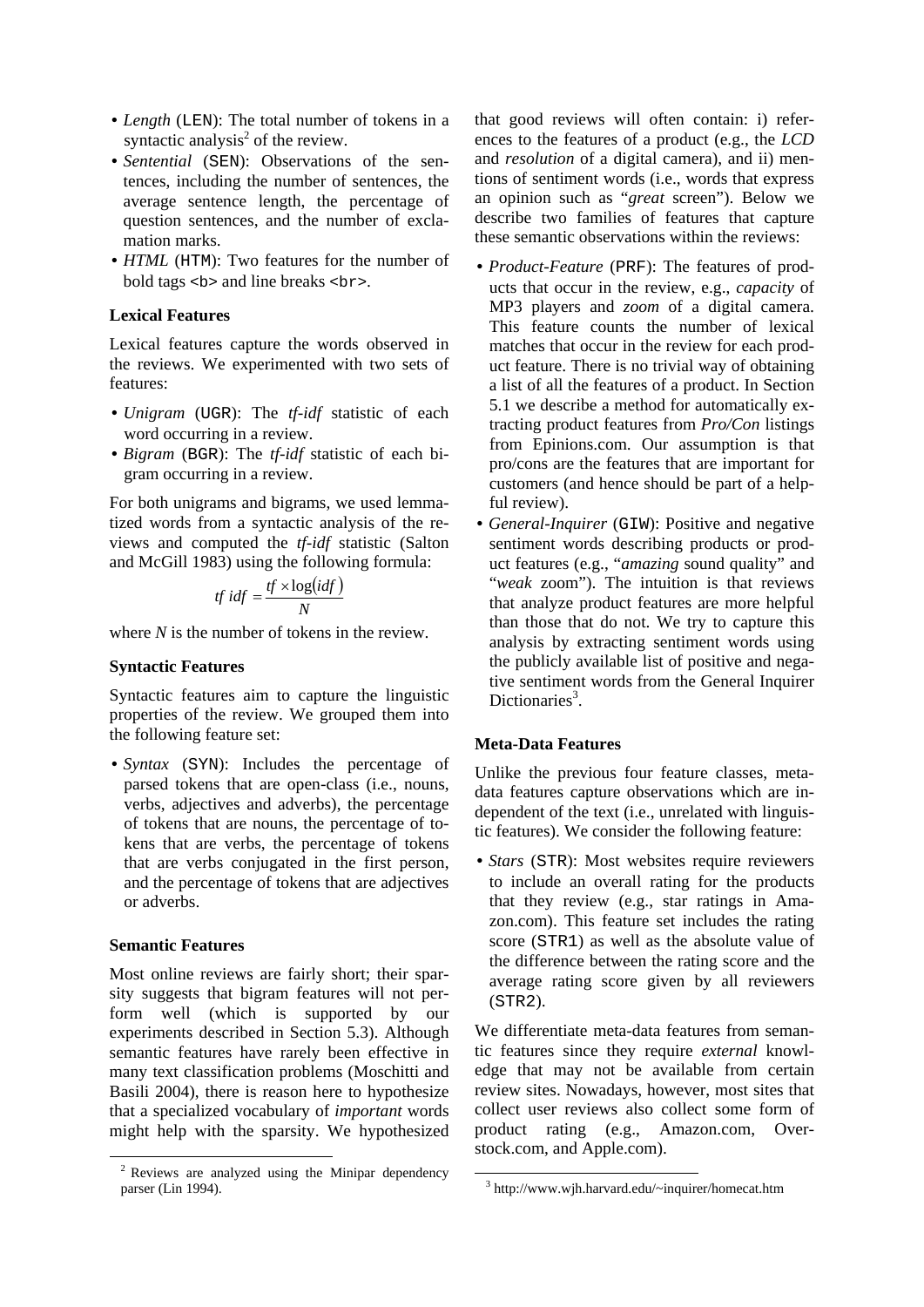**Table 1.** Sample of 4 out of 43 reviews for the *iPod Photo 20GB* product from Amazon.com along with their ratings as well as their helpfulness ranks (from both the gold standard from Amazon.com and the SVM prediction of our best performing system described in Section 5.2).

| <b>REVIEW TITLE</b>               | <b>HELPFUL</b><br><b>VOTES</b> | <b>UNHELPFUL</b><br><b>VOTES</b> | RANK(h)         |            |
|-----------------------------------|--------------------------------|----------------------------------|-----------------|------------|
|                                   |                                |                                  | GOLD            | <b>SVM</b> |
|                                   |                                |                                  | <b>STANDARD</b> | PREDICTION |
| "iPod Moves to All-color Line-up" | 215                            | 11                               |                 |            |
| "iPod: It's NOT Music to My Ears" | 11                             | 13                               | 25              | 30         |
| "The best thing I ever bought"    | 22                             | 32                               | 26              | 27         |
| "VERY disappointing"              |                                | 18                               | 40              | 40         |

# **4 Ranking System**

In this paper, we estimate the *helpfulness* function in Equation 1 using user ratings extracted from Amazon.com, where  $rating_{+}(r)$  is the number of unique users that rated the review *r* as helpful and *rating-*(*r*) is the number of unique users that rated *r* as unhelpful.

Reviews from Amazon.com form a gold standard labeled dataset of {*review*, *h*(*review*)} pairs that can be used to train a supervised machine learning algorithm. In this paper, we applied an SVM (Vapnik 1995) package on the features extracted from reviews to learn the function *h*.

Two natural options for learning helpfulness according to Equation 1 are SVM Regression and SVM Ranking (Joachims 2002). Though learning to rank according to *helpfulness* requires only SVM Ranking, the helpfulness function provides non-uniform differences between ranks in the training set. Also, in practice, many products have only one review, which can serve as training data for SVM Regression but not SVM Ranking. Furthermore, in large sites such as Amazon.com, when new reviews are written it is inefficient to re-rank all previously ranked reviews. We therefore choose SVM Regression in this paper. We describe the exact implementation in Section 5.1.

After the SVM is trained, for a given product and its set of reviews *R*, we rank the reviews of *R* in decreasing order of  $h(r)$ ,  $r \in R$ .

Table 1 shows four sample reviews for the *iPod Photo 20GB* product from Amazon.com, their total number of helpful and unhelpful votes, as well as their rank according to the helpfulness score *h* from both the gold standard from Amazon.com and using the SVM prediction of our best performing system described in Section 5.2.

# **5 Experimental Results**

We empirically evaluate our review model and ranking system, described in Section 3 and Section 4, by comparing the performance of various feature combinations on products mined from Amazon.com. Below, we describe our experimental setup, present our results, and analyze system performance.

### **5.1 Experimental Setup**

We describe below the datasets that we extracted from Amazon.com, the implementation of our SVM system, and the method we used for extracting features of reviews.

#### **Extraction and Preprocessing of Datasets**

We focused our experiments on two products from Amazon.com: *MP3 Players* and *Digital Cameras*.

Using Amazon Web Services API, we collected reviews associated with all products in the *MP3 Players* and *Digital Cameras* categories. For *MP3 Players*, we collected 821 products and 33,016 reviews; for *Digital Cameras*, we collected 1,104 products and 26,189 reviews.

In most retailer websites like Amazon.com, duplicate reviews, which are quite frequent, skew statistics and can greatly affect a learning algorithm. Looking for exact string matches between reviews is not a sufficient filter since authors of duplicated reviews often make small changes to the reviews to avoid detection. We built a simple filter that compares the distribution of word bigrams across each pair of reviews. A pair is deemed a duplicate if more than 80% of their bigrams match.

Also, whole products can be duplicated. For different product versions, such as iPods that can come in black or white models, reviews on Amazon.com are duplicated between them. We filter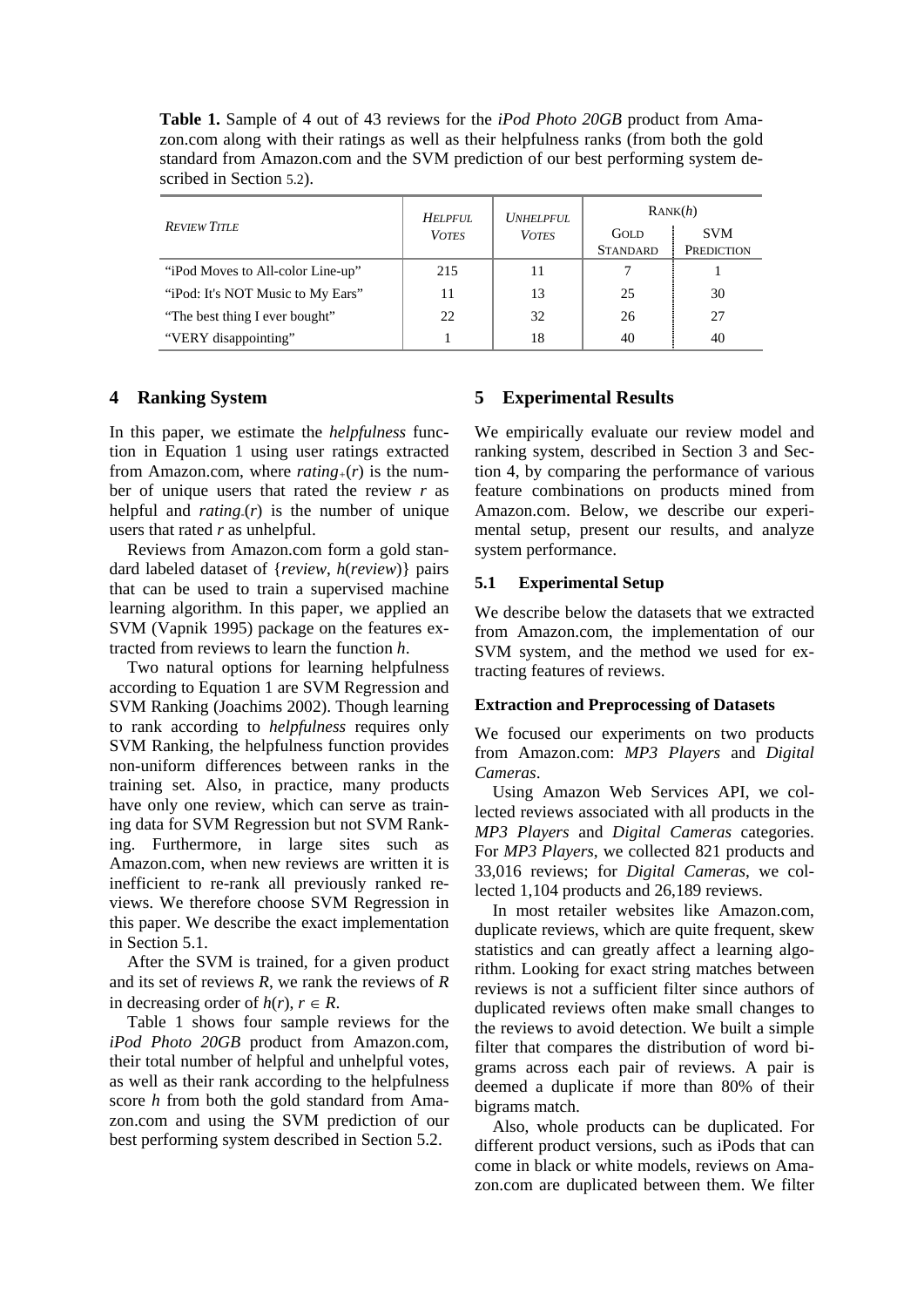|                                | MP3<br><b>PLAYERS</b> | DIGITAL.<br><b>CAMERAS</b> |
|--------------------------------|-----------------------|----------------------------|
| <b>Total Products</b>          | 736                   | 1066                       |
| <b>Total Reviews</b>           | 11,374                | 14,467                     |
| <b>Average Reviews/Product</b> | 15.4                  | 13.6                       |
| Min/MaxReviews/Product         | 1/375                 | 1 / 168                    |

**Table 2.** Overview of filtered datasets extracted from Amazon.com.

out complete products where each of its reviews is detected as a duplicate of another product (i.e., only one iPod version is retained).

The filtering of duplicate products and duplicate reviews discarded 85 products and 12,097 reviews for *MP3 Players* and 38 products and 3,692 reviews for *Digital Cameras*.

In order to have accurate estimates for the helpfulness function in Equation 1, we filtered out any review that did not receive at least five user ratings (i.e., reviews where less than five users voted it as helpful or unhelpful are filtered out). This filtering was performed before duplicate detection and discarded 45.7% of the *MP3 Players* reviews and 32.7% of the *Digital Cameras* reviews.

Table 2 describes statistics for the final datasets after the filtering steps. 10% of products for both datasets were withheld as development corpora and the remaining 90% were randomly sorted into 10 sets for 10-fold cross validation.

### **SVM Regression**

For our regression model, we deployed the state of the art SVM regression tool SVM<sup>light</sup> (Joachims 1999). We tested on the development sets various kernels including linear, polynomial (degrees 2, 3, and 4), and radial basis function (RBF). The best performing kernel was RBF and we report only these results in this paper (performance was measured using Spearman's correlation coefficient, described in Section 5.2).

We tuned the RBF kernel parameters *C* (the penalty parameter) and  $γ$  (the kernel width hyperparameter) performing full grid search over the 110 combinations of exponentially spaced parameter pairs  $(C, \gamma)$  following (Hsu et al. 2003).

# **Feature Extraction**

To extract the features described in Section 3.2, we preprocessed each review using the Minipar dependency parser (Lin 1994). We used the parser tokenization, sentence breaker, and syntactic categorizations to generate the *Length*, *Sentential*, *Unigram*, *Bigram*, and *Syntax* feature sets.

In order to count the occurrences of product features for the *Product-Feature* set, we developed an automatic way of mining references to product features from Epinions.com. On this website, user-generated product reviews include explicit lists of *pros* and *cons*, describing the best and worst aspects of a product. For example, for MP3 players, we found the pro "*belt clip*" and the con "*Useless FM tuner*". Our assumption is that the *pro/con* lists tend to contain references to the product features that are important to customers, and hence their occurrence in a review may correlate with review helpfulness. We filtered out all single-word entries which were infrequently seen (e.g., *hold*, *ever*). After splitting and filtering the *pro/con* lists, we were left with a total of 9,110 unique features for *MP3 Players* and 13,991 unique features for *Digital Cameras.* 

The *Stars* feature set was created directly from the star ratings given by each author of an Amazon.com review.

For each feature measurement *f*, we applied the following standard transformation:

 $ln(f+1)$ 

and then scaled each feature between [0, 1] as suggested in (Hsu et al. 2003).

We experimented with various combinations of feature sets. Our results tables use the abbreviations presented in Section 3.2. For brevity, we report the combinations which contributed to our best performing system and those that help assess the power of the different feature classes in capturing helpfulness.

#### **5.2 Ranking Performance**

Evaluating the quality of a particular ranking is difficult since certain ranking intervals can be more important than others (e.g., top-10 versus bottom-10) We adopt the Spearman correlation coefficient ρ (Spearman 1904) since it is the most commonly used measure of correlation between two sets of ranked data points<sup>4</sup>.

For each fold in our 10-fold cross-validation experiments, we trained our SVM system using 9 folds. For the remaining test fold, we ranked each product's reviews according to the SVM prediction (described in Section 4) and computed the ρ

 <sup>4</sup> We used the version of Spearman's correlation coefficient that allows for ties in rankings. See Siegel and Castellan (1988) for more on alternate rank statistics such as Kendall's *tau*.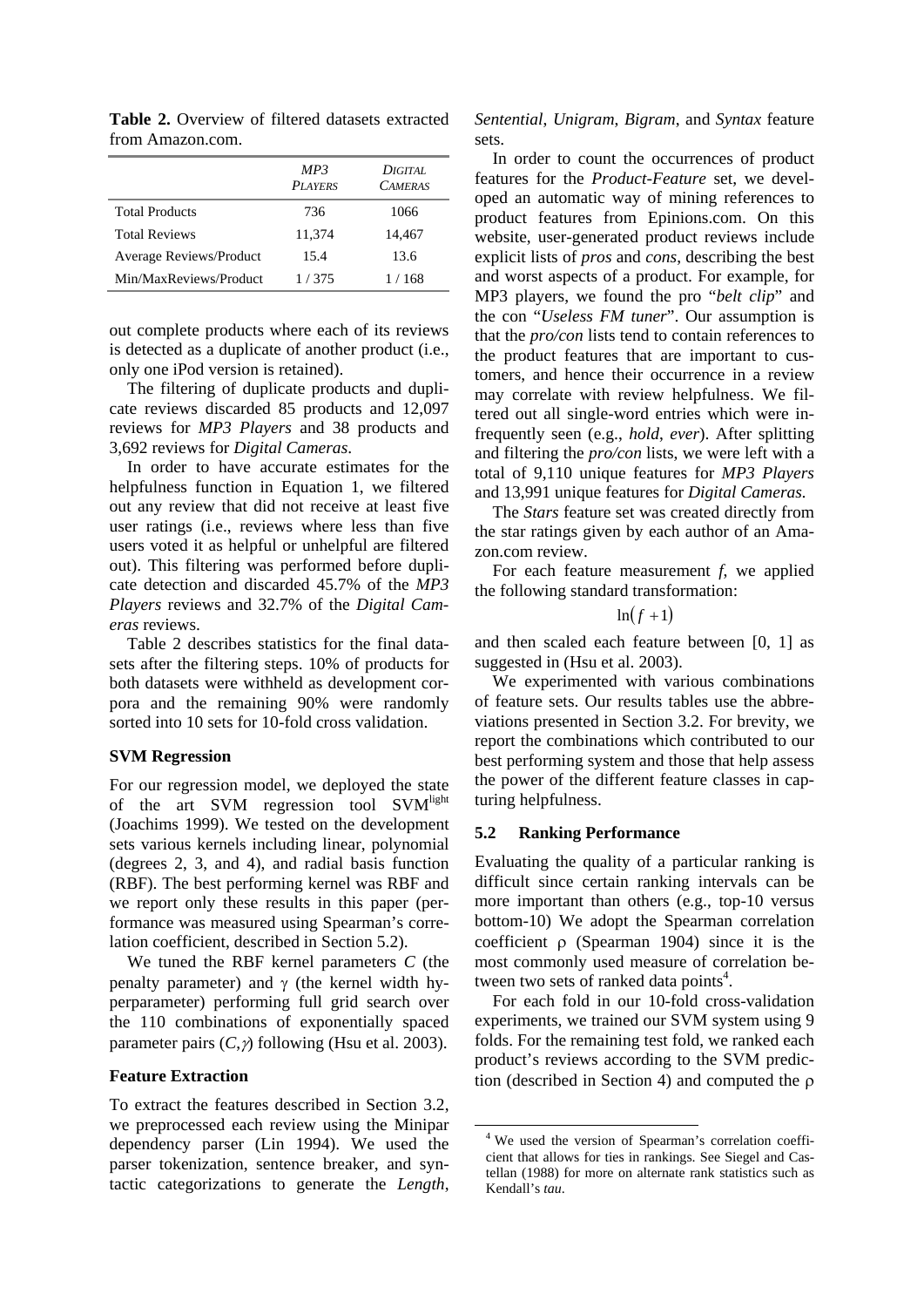**Table 3.** Evaluation of the feature combinations that make up our best performing system (in bold), for ranking reviews of Amazon.com *MP3 Players* and *Digital Cameras* according to *helpfulness*.

| <b>FEATURE COMBINATIONS</b> | <b>MP3 PLAYERS</b> |                                   | <b>DIGITAL CAMERAS</b> |                      |
|-----------------------------|--------------------|-----------------------------------|------------------------|----------------------|
|                             | $SPERMAN^T$        | P <sub>E</sub> ARSON <sup>T</sup> | $SPERMAN^T$            | PEARSON <sup>†</sup> |
| LEN                         | $0.575 + 0.037$    | $0.391 + 0.038$                   | $0.521 + 0.029$        | $0.357 + 0.029$      |
| <b>UGR</b>                  | $0.593 + 0.036$    | $0.398 + 0.038$                   | $0.499 + 0.025$        | $0.328 + 0.029$      |
| STR1                        | $0.589 + 0.034$    | $0.326 + 0.038$                   | $0.507 + 0.029$        | $0.266 + 0.030$      |
| $\text{UGR} + \text{STR}$ 1 | $0.644 + 0.033$    | $0.436 + 0.038$                   | $0.490 + 0.032$        | $0.324 + 0.032$      |
| LEN+UGR                     | $0.582 + 0.036$    | $0.401 + 0.038$                   | $0.553 + 0.028$        | $0.394 + 0.029$      |
| LEN+STR1                    | $0.652 + 0.033$    | $0.470 + 0.038$                   | $0.577 \pm 0.029$      | $0.423 + 0.031$      |
| LEN+UGR+STR1                | $0.656 \pm 0.033$  | $0.476 \pm 0.038$                 | $0.595 \pm 0.028$      | $0.442 \pm 0.031$    |

LEN=*Length*; UGR=*Unigram*; STR=*Stars †*

95% confidence bounds are calculated using 10-fold cross-validation.

correlation between the ranking and the gold standard ranking from the test fold<sup>5</sup>.

Although our task definition is to learn review rankings according to *helpfulness*, as an intermediate step the SVM system learns to predict the absolute helpfulness score for each review. To test the correlation of this score against the gold standard, we computed the standard Pearson correlation coefficient.

Results show that the highest performing feature combination consisted of the *Length*, the *Unigram*, and the *Stars* feature sets. Table 3 reports the evaluation results for every combination of these features with 95% confidence bounds. Of the three features alone, neither was statistically more significant than the others. Examining each pair combination, only the combination of *length* with *stars* outperformed the others. Surprisingly, adding *unigram* features to this combination had little effect for the *MP3 Players*.

Given our list of features defined in Section 3.2, helpfulness of reviews is best captured with a combination of the *Length* and *Stars* features. Training an RBF-kernel SVM regression model does not necessarily make clear the exact relationship between input and output variables. To investigate this relationship between length and helpfulness, we inspected their Pearson correlation coefficient, which was 0.45. Users indeed tend to find short reviews less helpful than longer ones: out of the 5,247 reviews for *MP3 Players* that contained more than 1000 characters, the average gold standard helpfulness score was 82%; the 204 reviews with fewer than 100 characters had on average a score of 23%. The explicit product rating, such as *Stars* is also an indicator of review helpfulness, with a Pearson correlation coefficient of 0.48.

The low Pearson correlations of Table 3 compared to the Spearman correlations suggest that we can learn the ranking without perfectly learning the function itself. To investigate this, we tested the ability of SVM regression to recover the target helpfulness score, given the score itself as the only feature. The Spearman correlation for this test was a perfect 1.0. Interestingly, the Pearson correlation was only 0.798, suggesting that the RBF kernel does learn the *helpfulness* ranking without learning the function exactly.

### **5.3 Results Analysis**

Table 3 shows only the feature combinations of our highest performing system. In Table 4, we report several other feature combinations to show why we selected certain features and what was the effect of our five feature classes presented in Section 3.2.

In the first block of six feature combinations in Table 4, we show that the *unigram* features outperform the *bigram* features, which seem to be suffering from the data sparsity of the short reviews. Also, *unigram* features seem to subsume the information carried in our semantic features *Product-Feature* (PRF) and *General-Inquirer* (GIW). Although both PRF and GIW perform well as standalone features, when combined with unigrams there is little performance difference (for *MP3 Players* we see a small but insignificant decrease in performance whereas for *Digital Cameras* we see a small but insignificant improvement). Recall that PRF and GIW are simply subsets of review words that are found to be *product features* or *sentiment words*. The learning algorithm seems to discover on its own which

<sup>&</sup>lt;sup>5</sup> Recall that the gold standard is extracted directly from user helpfulness votes on Amazon.com (see Section 4).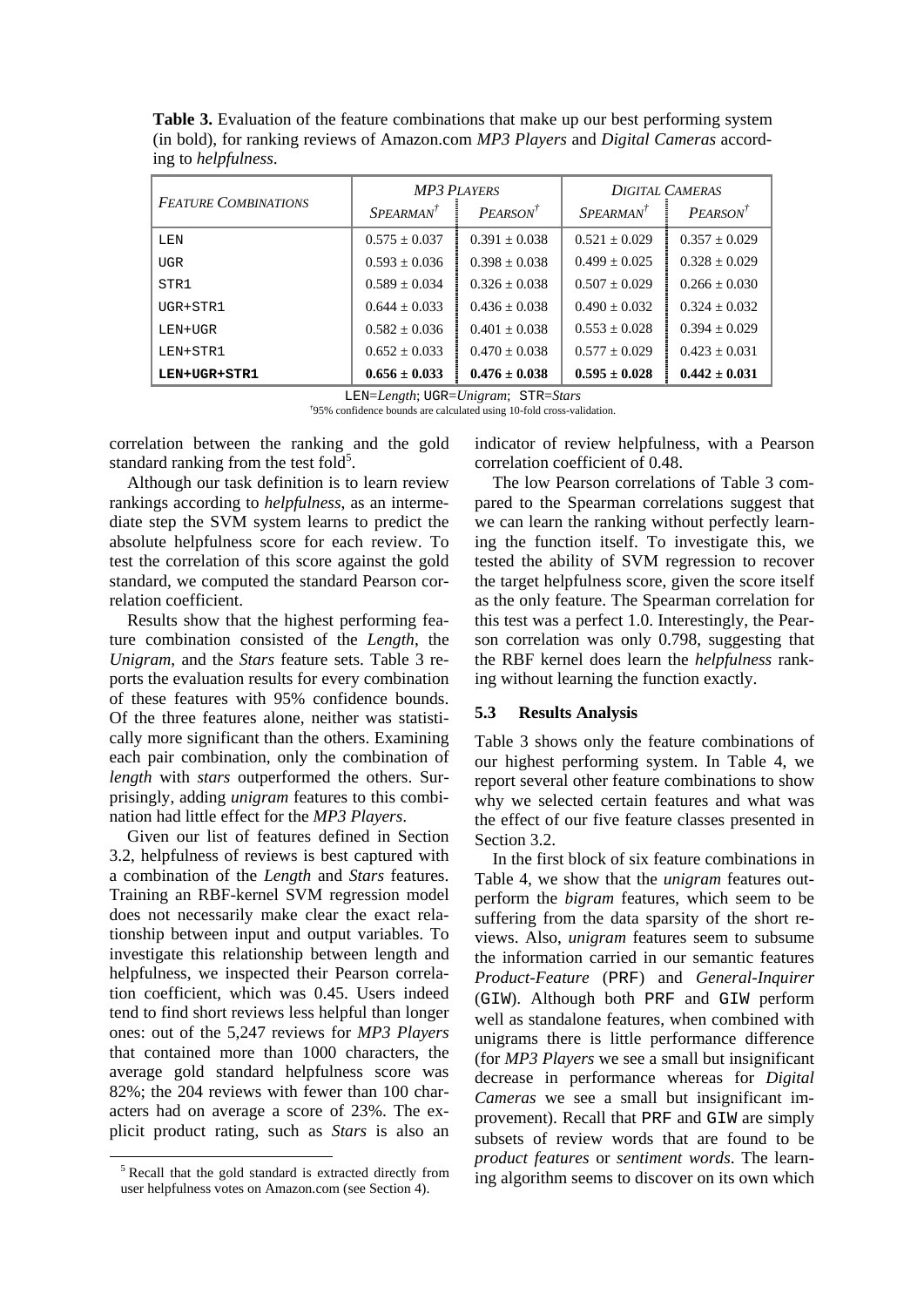**Table 4.** Performance evaluation of various feature combinations for ranking reviews of *MP3 Players* and *Digital Cameras* on Amazon.com according to *helpfulness*. The first six lines suggest that unigrams subsume the semantic features; the next two support the use of the raw counts of product ratings (stars) rather than the distance of this count from the average rating; the final six investigate the importance of auxiliary feature sets.

| <b>FEATURE COMBINATIONS</b>      | <b>MP3 PLAYERS</b> |                           | <b>DIGITAL CAMERAS</b> |                                   |
|----------------------------------|--------------------|---------------------------|------------------------|-----------------------------------|
|                                  | $SPERMAN^T$        | $P_{FARSON}$ <sup>T</sup> | $SPERMAN^T$            | P <sub>E</sub> ARSON <sup>T</sup> |
| <b>UGR</b>                       | $0.593 \pm 0.036$  | $0.398 \pm 0.038$         | $0.499 \pm 0.025$      | $0.328 \pm 0.029$                 |
| <b>BGR</b>                       | $0.499 \pm 0.040$  | $0.293 + 0.038$           | $0.434 \pm 0.032$      | $0.242 \pm 0.029$                 |
| PRF                              | $0.591 + 0.037$    | $0.400 + 0.039$           | $0.527 \pm 0.030$      | $0.316 \pm 0.028$                 |
| GIW                              | $0.571 \pm 0.036$  | $0.381 + 0.038$           | $0.524 \pm 0.030$      | $0.333 \pm 0.028$                 |
| $UGR+PRF$                        | $0.570 + 0.037$    | $0.375 + 0.038$           | $0.546 \pm 0.029$      | $0.348 \pm 0.028$                 |
| UGR+GIW                          | $0.554 \pm 0.037$  | $0.358 + 0.038$           | $0.568 + 0.031$        | $0.324 \pm 0.029$                 |
| STR1                             | $0.589 + 0.034$    | $0.326 + 0.038$           | $0.507 \pm 0.029$      | $0.266 + 0.030$                   |
| STR <sub>2</sub>                 | $0.556 + 0.032$    | $0.303 + 0.038$           | $0.504 + 0.027$        | $0.229 + 0.027$                   |
| LEN+UGR+STR1                     | $0.656 \pm 0.033$  | $0.476 \pm 0.038$         | $0.595 + 0.028$        | $0.442 + 0.031$                   |
| LEN+UGR+STR1+SEN                 | $0.653 \pm 0.033$  | $0.470 + 0.038$           | $0.599 \pm 0.028$      | $0.448 \pm 0.030$                 |
| LEN+UGR+STR1+HTM                 | $0.640 + 0.035$    | $0.459 + 0.039$           | $0.594 \pm 0.028$      | $0.442 \pm 0.031$                 |
| LEN+UGR+STR1+SYN                 | $0.645 + 0.034$    | $0.469 + 0.039$           | $0.595 + 0.028$        | $0.447 + 0.030$                   |
| LEN+UGR+STR1+SEN+HTM+SYN         | $0.631 \pm 0.035$  | $0.453 \pm 0.039$         | $0.600 + 0.028$        | $0.452 + 0.030$                   |
| LEN+UGR+STR1+SEN+HTM+SYN+PRF+GIW | $0.601 \pm 0.035$  | $0.396 \pm 0.038$         | $0.604 \pm 0.027$      | $0.460 \pm 0.030$                 |

LEN=*Length*; SEN=*Sentential*; HTM=*HTML*; UGR=*Unigram*; BGR=*Bigram*;

SYN=*Syntax*; PRF=*Product-Feature*; GIW=*General-Inquirer*; STR=*Stars †*  $\frac{1}{2}$ 95% confidence bounds are calculated using 10-fold cross-validation.

words are most important in a review and does not use additional knowledge about the meaning of the words (at least not the semantics contained in PRF and GIW).

We tested two different versions of the *Stars* feature: i) the number of star ratings, *STR1*; and ii) the difference between the star rating and the average rating of the review, *STR2*. The second block of feature combinations in Table 4 shows that neither is significantly better than the other so we chose *STR1* for our best performing system.

Our experiments also revealed that our *structural* features *Sentential* and *HTML,* as well as our syntactic features, *Syntax*, did not show any significant improvement in system performance. In the last block of feature combinations in Table 4, we report the performance of our best performing features (*Length*, *Unigram*, and *Stars*) along with these other features. Though none of the features cause a performance deterioration, neither of them significantly improves performance.

### **5.4 Discussion**

In this section, we discuss the broader implications and potential impacts of our work, and possible connections with other research directions.

The usefulness of the *Stars* feature for determining review helpfulness suggests the need for developing automatic methods for assessing product ratings, e.g., (Pang and Lee 2005).

Our findings focus on predictors of helpfulness of reviews of tangible consumer products (consumer electronics). Helpfulness is also solicited and tracked for reviews of many other types of entities: restaurants (citysearch.com), films (imdb.com), reviews of open-source software modules (cpanratings.perl.org), and countless others. Our findings of the importance of *Length*, *Unigrams*, and *Stars* may provide the basis of comparison for assessing helpfulness of reviews of other entity types.

Our work represents an initial step in assessing helpfulness. In the future, we plan to investigate other possible indicators of helpfulness such as a reviewer's reputation, the use of comparatives (e.g., *more* and *better than*), and references to other products.

Taken further, this work may have interesting connections to work on personalization, social networks, and recommender systems, for instance by identifying the reviews that a particular user would find helpful.

Our work on helpfulness of reviews also has potential applications to work on automatic gen-